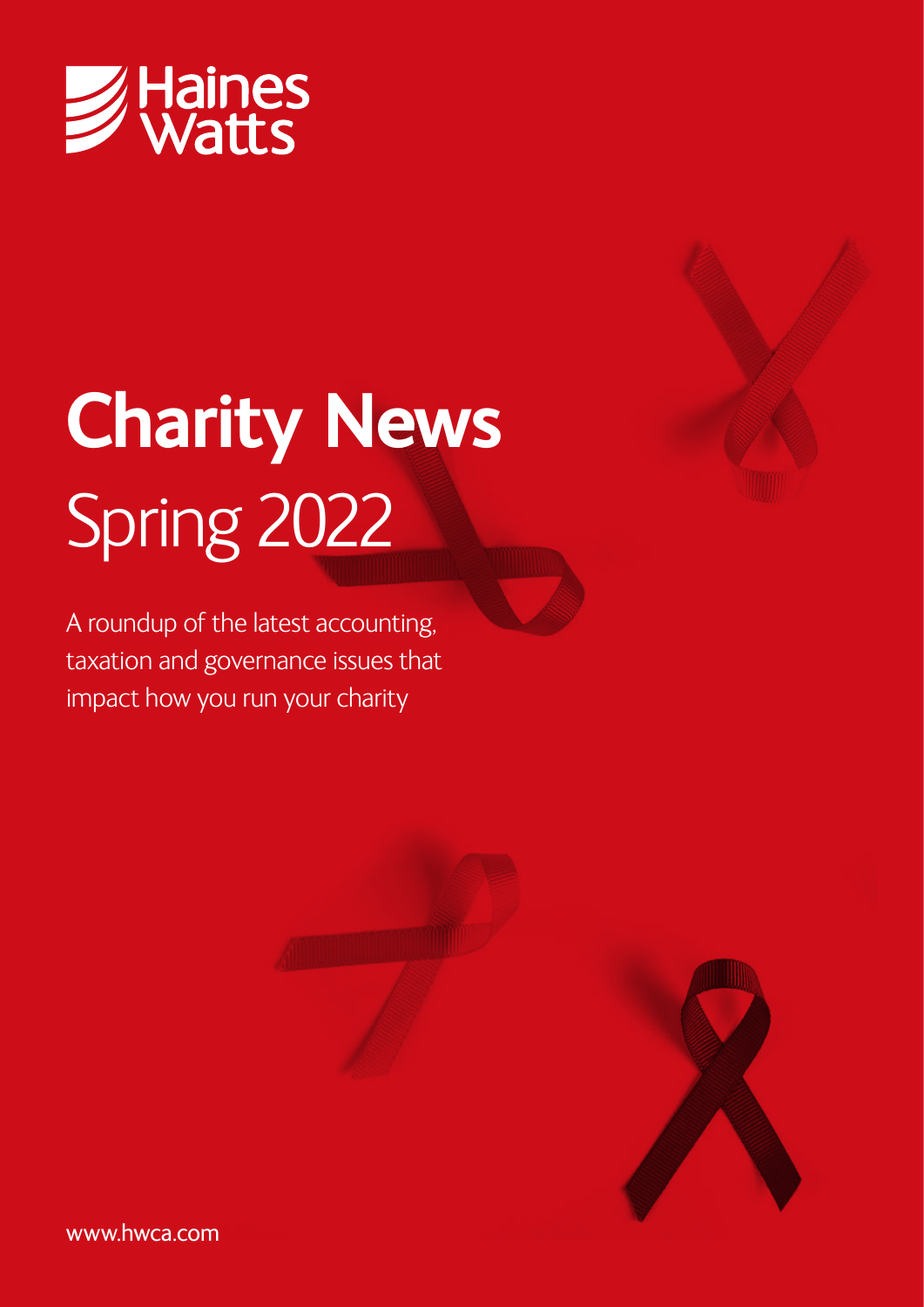

With the rising cost of living and the ongoing war in Ukraine, the last six months has really shone a spotlight on how crucial the not for profit sector truly is.

With guidance on everything from fraud awareness, forward planning and charity governance, we hope that the insights below will prove useful in the months ahead.

As always, we're here to support you. If you have any questions or queries on the insights below, please do get in touch.

Donna Bulmer



**Donna Bulmer, Group Chair and Head of Not For Profit Committee**

Donna heads up our National Not for Profit Committee, as well as sitting on the Haines Watts National board. Having worked in the profession for over 25 years and has a proven track record in audit, accounting and general advice to the charity sector. She has vast board level experience and volunteers as a trustee (treasurer) for a number of charities in the North East, giving her a strong understanding of what constitutes good governance.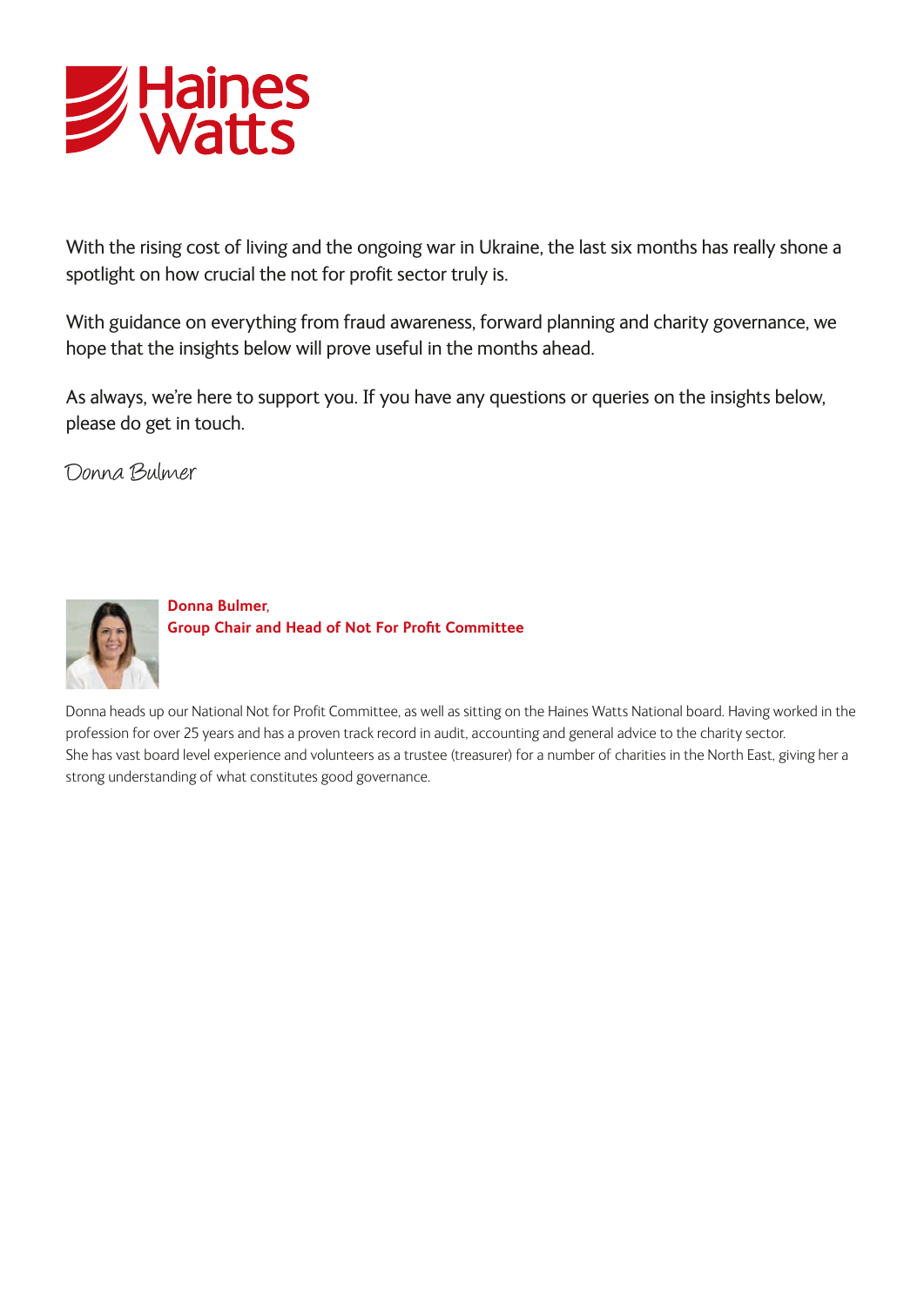

**Our Charity News includes the latest guidance and support available for the not-for-profit sector as COVID-19 restrictions come to an end and trustees start planning for the future. We also consider the impact of recent legislative, reporting and tax developments and other pertinent issues, giving you the inside track on the sector's current hot topics and latest guidance.**

The newsletter is applicable to the whole of the United Kingdom and makes reference to the three UK charity regulators:

- the Charity Commission for Northern Ireland (CCNI)
- the Office of the Scottish Charity Regulator (OSCR) and
- the Charity Commission for England and Wales (CCEW).

All the articles may be of interest; however, to aid you we have included the following key:



## **Hot topics**

#### **Looking back, and planning for the future**

There have been several false dawns during the COVID-19 pandemic, but with the recent removal of restrictions across the UK it is hoped that finally an end to the disruption to the charity sector caused by the pandemic is now in sight.

Research published by CCEW indicates the extent the pandemic has had on the sector. Whilst nearly all charities have been impacted in some way by the pandemic, the surprising conclusion to the research is that a majority of charities expect to be in the same or better position regarding their financial viability when compared to two years ago. Some of the other headlines from the research include:

- 85% of charities reported that the pandemic had impacted on the delivery of the services they offer, whilst 72% noted an impact on their financial position and 66% on staffing and governance.
- 57% of charities had to cancel work or events during the pandemic, and 49% had lost income from fundraising activities and a majority of charities had lost income from charitable activities.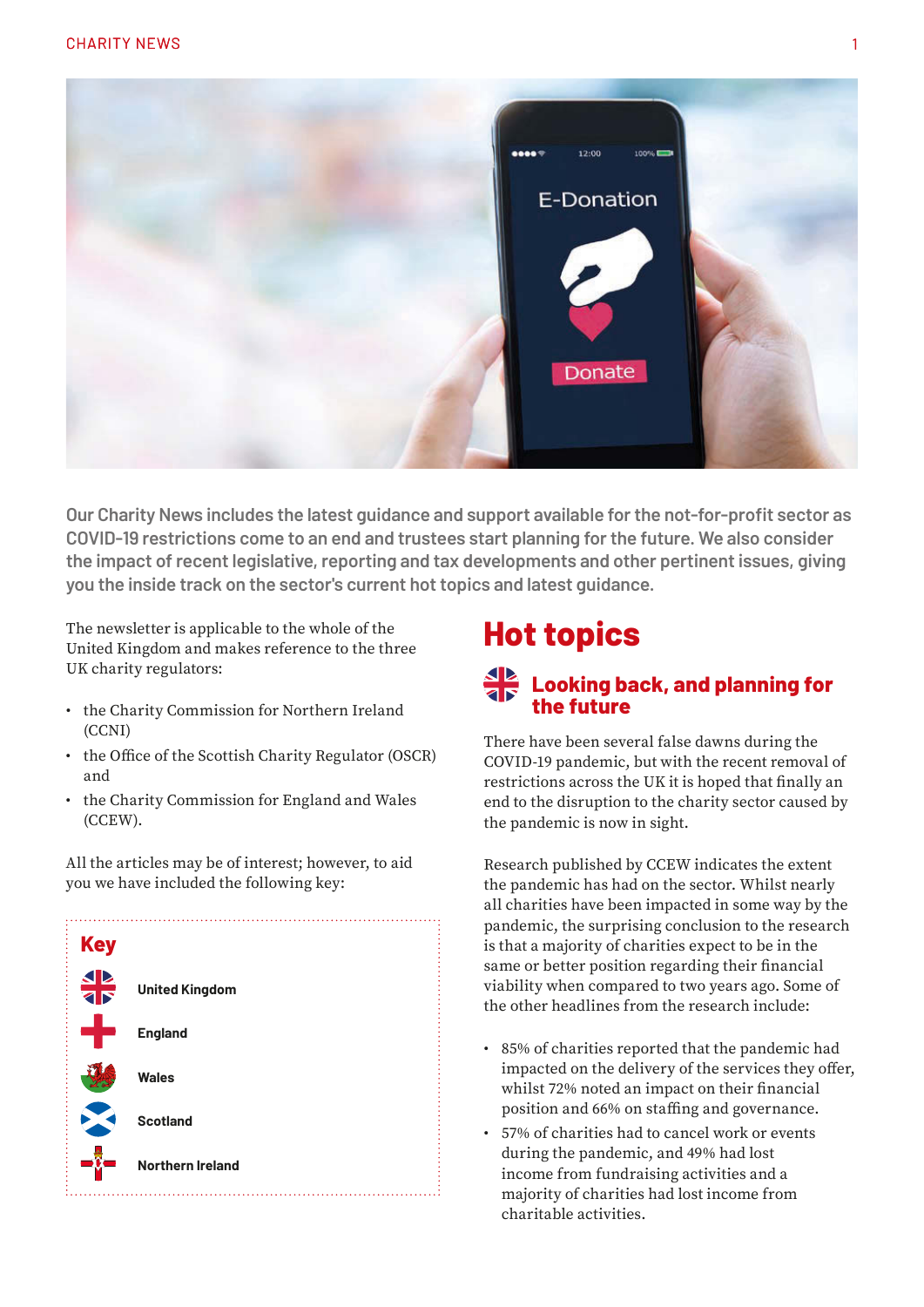• Nearly a third of charities stated that access to volunteers had reduced.

With the pandemic now (hopefully) behind us the time is ripe for charities to start planning for the future. In doing so they may find a new publication from Charities Aid Foundation in partnership with the ICAEW helpful, entitled 'What's on the horizon for charity trustees?'. The report sees reasons for the sector to be optimistic, highlighting the opportunities that exist as well as challenges that are present. These challenges have set out in six key areas:

- Maintaining financial resilience
- The importance of working together
- The benefits to be obtained through diversity
- The need for support and training
- Going digital
- Achieving sustainability

As trustees formulate their future strategy they would be well placed to consider these areas and ensure that they are reflected in their plans.

Separately the NCVO has published its Road Ahead report for 2022, their annual analysis of the changing environment, identifying the forces and trends that are likely to impact on the voluntary sector using a PESTEL analysis (Political, Economic, Social, Technological, Environmental and Legal). This too can help trustees formulate their strategic plans. Inevitably there is some overlap with the CAF's research but they identify five key areas to consider:

- The culture wars and attempts to divide the voluntary sector
- Shifting conversations on climate
- Rebalancing our society
- Strengthening our ties to those nearby
- How we live our lives

Of imminent concern to many charities will be rising rates of inflation and how this could impact on charity finances, with rising costs and income levels unlikely to keep pace, as well as increasing demand for services as many struggle with the rising cost of living. These issues are summarised in recent guidance from Pro Bono Economics which urges charities to reassess their plans to reflect the higher rates of inflation that are predicted to last for the next couple of years.

#### **Details:**

**CCEW Covid-19 survey [https://bit.ly/3MAWdpp](https://www.gov.uk/government/publications/charity-commission-covid-19-survey-2021/covid-19-survey-2021) CAF guidance [https://bit.ly/3MDJhzd](https://www.cafonline.org/charities/trustees-and-governance/the-future-of-charity-trusteeship) NCVO guidance [https://bit.ly/360QWXm](https://beta.ncvo.org.uk/ncvo-publications/road-ahead-2022/?dm_i=G8B,7QWGS,1EPCAE,VL4BV,1) Inflation study [https://bit.ly/3J2FvwX](https://www.probonoeconomics.com/news/rising-inflation-what-do-charities-need-to-know?dm_i=G8B,7QWGS,1EPCAE,VL4BW,1)**

#### **Charities' response to the war in Ukraine**

No one could fail to be moved by events in Ukraine, and many trustees will be considering if the war impacts on their charity in any way and whether there is anything they can or should be doing in response.

Both CCEW and OSCR have now published guidance for charity trustees on the key areas that they should be considering in response to the war, including:

- How best to support the Ukrainian people, noting considerations around charitable purposes and the need for suitable financial controls;
- Reviewing IT and cyber security arrangements in line with recommendations recently made by the National Cyber Security Centre; and
- Awareness of the sanctions regime if the charity has interaction with any Russian organisations or individuals.

#### **Guidance:**

| CCEW           | https://bit.ly/3wdgRGk |
|----------------|------------------------|
| OSCR           | https://bit.ly/3tHOSvI |
| Cyber security | https://bit.ly/3tFprux |

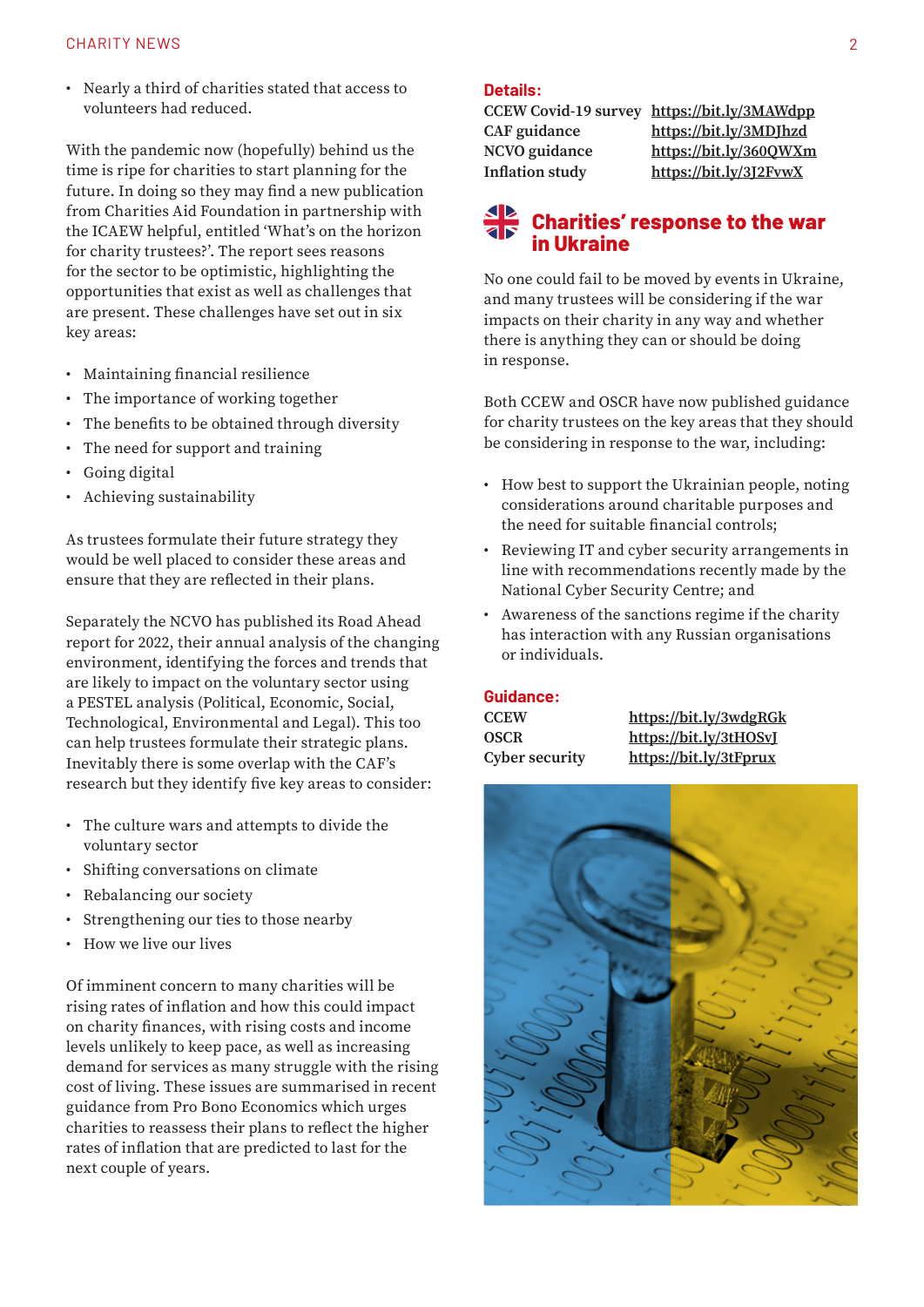#### **Kids Company: Lessons to be learned**

In February CCEW published its long-awaited report into Kids Company, one of the highest profile charity collapses of recent years that attracted considerable publicity, in part due to the considerable amount of funding it had received from central and local government sources. Publication of the report was delayed due to ongoing legal action seeking to disqualify the former trustees and chief executive as company directors, action rejected by the High Court last year.

CCEW found no evidence of misconduct by the trustees, although did note that repeated failures to pay staff and HMRC on time amounted to mismanagement. The report also highlighted:

- The charity's risky demand-led model when it lacked the necessary level of reserves to support this.
- A lack of transparency when disclosing the number of beneficiaries the charity supported.
- A lack of expertise at board level in specialist areas such as youth services and psychotherapy
- Concerns over the destruction of records by staff when the charity collapsed.

The CCEW's report sets out a number of issues for the wider sector to consider that primarily cover charity governance and the need for financial stability. Trustees should consider these issues and determine whether there is any action they should be taking to avoid falling into the same traps that befell Kids Company. The report specifically mentions the following:

- Charity boards should ensure checks and balances, and the right blend of skills and knowledge, are in place to avoid power imbalances.
- Charities of all sizes could consider setting an agreed term of office for trustees to bring in fresh perspectives and to avoid complacency, with longer appointments subject to review with clear evidence that the charity had considered the risks and benefits in what should be exceptional circumstances.
- Diversity at board level leads to better decision making and greater breadth of experience and specialist knowledge enables the board to better question management's decisions.
- Charity's should identify and balance the risks associated with innovative operating models, and evidence the benefits.
- Charities should undertake financial planning and recording, including maintaining a reserves policy.
- Charities should ensure infrastructure, governance and resources keep pace with growth.

#### **Details: [https://bit.ly/3pSk6Po](https://www.gov.uk/government/news/official-report-criticises-former-trustees-of-kids-company)**



# **Fraud awareness**

We all learn from our mistakes, but perhaps it's better if we can learn from the mistakes of others without having to experience them ourselves first hand. Two major frauds involving charities have been in the news recently.

The first involved the British Society of Echocardiography, where the charity's finance officer stole over £200,000 of the charity's funds to support his gambling addiction. For a charity with incoming resources of £926,760 according to its latest accounts this is a considerable sum of money. Following conviction the finance officer was sentenced to three years in prison.

A similar sentence was handed down to a former manager at the charity Autism East Midlands who stole more than £145,000 from her employer over a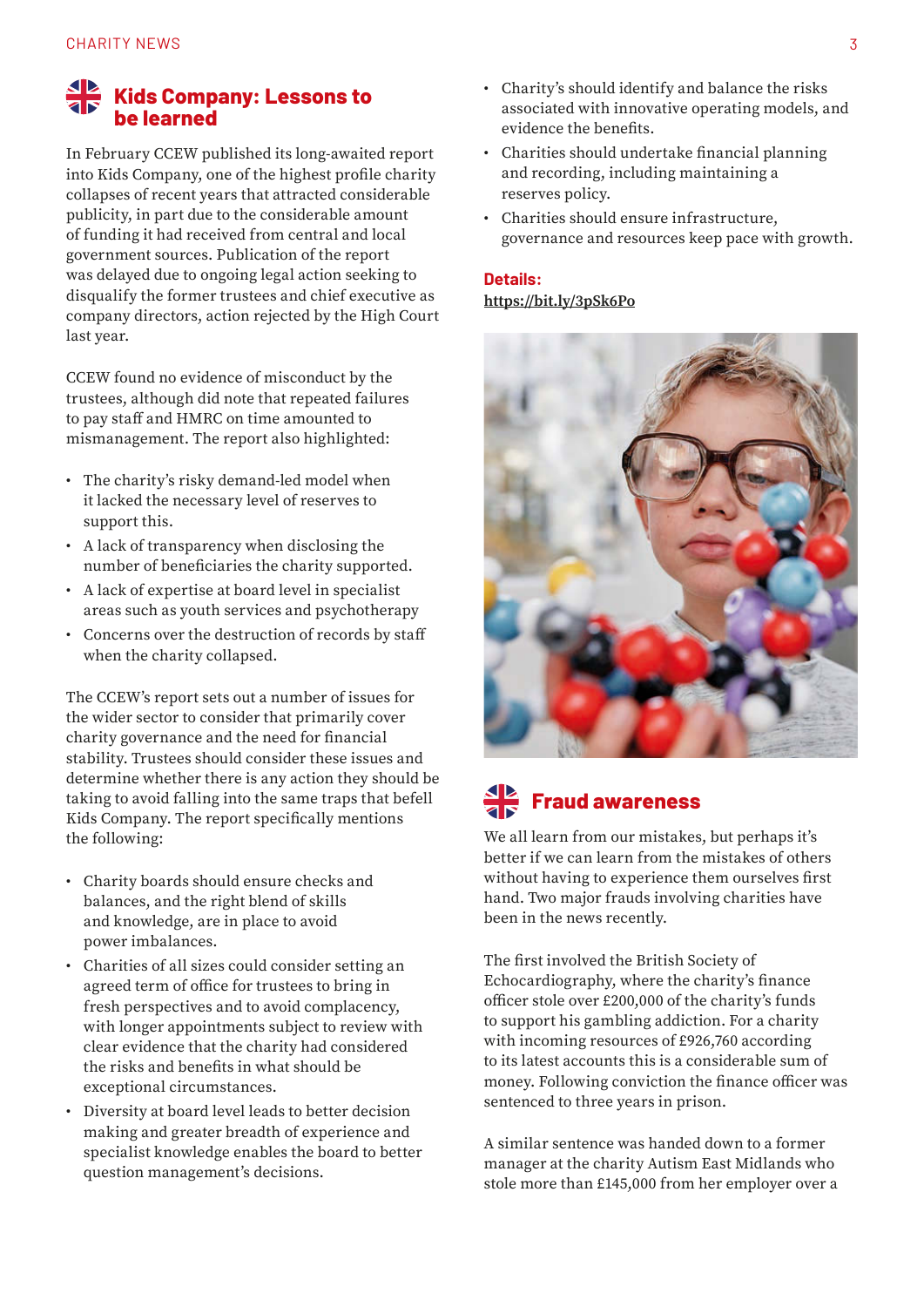#### CHARITY NEWS 4 and 2008 1 and 2008 1 and 2008 1 and 2008 1 and 2008 1 and 2008 1 and 2008 1 and 2008 1 and 200

seven year period, spending the money on holidays for friends and family, electrical goods, days out and concert tickets. The fraud involved the creation of false invoices and fabricating the number of hours delivered to local authorities resulting in them being overcharged.

What both of these instances have in common is the level of trust placed in a single individual in a small charity, without adequate controls in place to prevent and detect fraudulent activity.

The actual level of fraud in the charity sector according to the latest data published by Action Fraud showed 1,059 separate incidents reported by charities during the year to March 2021 with over £8.5 million of funds being lost. Much of this will have arisen as a result of payment diversion fraud and the National Crime Agency (NCA) has recently repeated its warnings in this area, producing a one page summary setting out the warning signs that charities may find useful in highlighting the issue across their organisation.

Separately, the National Cyber Security Centre (NCSC) has developed a free online training tool for small organisations and charities to guide users through the actions that need to be taken to reduce the likelihood of becoming a victim of the most common cyber attacks.

#### **Guidance:**

| NCA         | https://bit.ly/3CsnxBr |
|-------------|------------------------|
| <b>NCSC</b> | https://bit.ly/3JcGvP4 |



# **Safeguarding guidance**

CCEW has published summary guidance on safeguarding for charities and trustees, setting out their responsibilities to keep everyone who comes into contact with the charity safe from harm. It includes links to more detailed guidance in areas such as identifying and managing risks, having robust safeguarding policies and handling incidents or allegations of abuse.

The more detailed guidance on safeguarding has been updated to include specific information on the safeguarding risks that can arise from operating online and the need to protect people from abuse and protect sensitive information.

#### **Guidance: [https://bit.ly/3Ku1woD](https://www.gov.uk/guidance/safeguarding-for-charities-and-trustees)  [https://bit.ly/3IZhAyy](https://www.gov.uk/guidance/safeguarding-duties-for-charity-trustees)**



In our last edition we reported on the reforms set out in the Charities Bill 2021. This legislation has now completed its parliamentary journey, becoming the Charities Act 2022.

To recap, this new legislation (which only applies to England and Wales) implements a number of recommendations from the Law Commission's 2017 Technical Issues in Charity Law Report which seek to make life easier for trustees and help them to maximise the benefits that their charity is able to deliver. The principal reforms seek to:

- Make it easier to amend a charity's governing documents
- Simplify and add greater flexibility for charity's entering into land transactions
- Changes to the regulations governing permanent endowments
- Allowing trustees to be paid for goods provided to a charity in certain circumstances
- Relaxed rules around making ex gratia payments without prior CCEW approval
- Removing some of the legal barriers to charity mergers

Although the Act came into force on the day it received Royal Assent, 24 February 2022, to be able to deliver these reforms requires a number of changes to CCEW's systems and processes along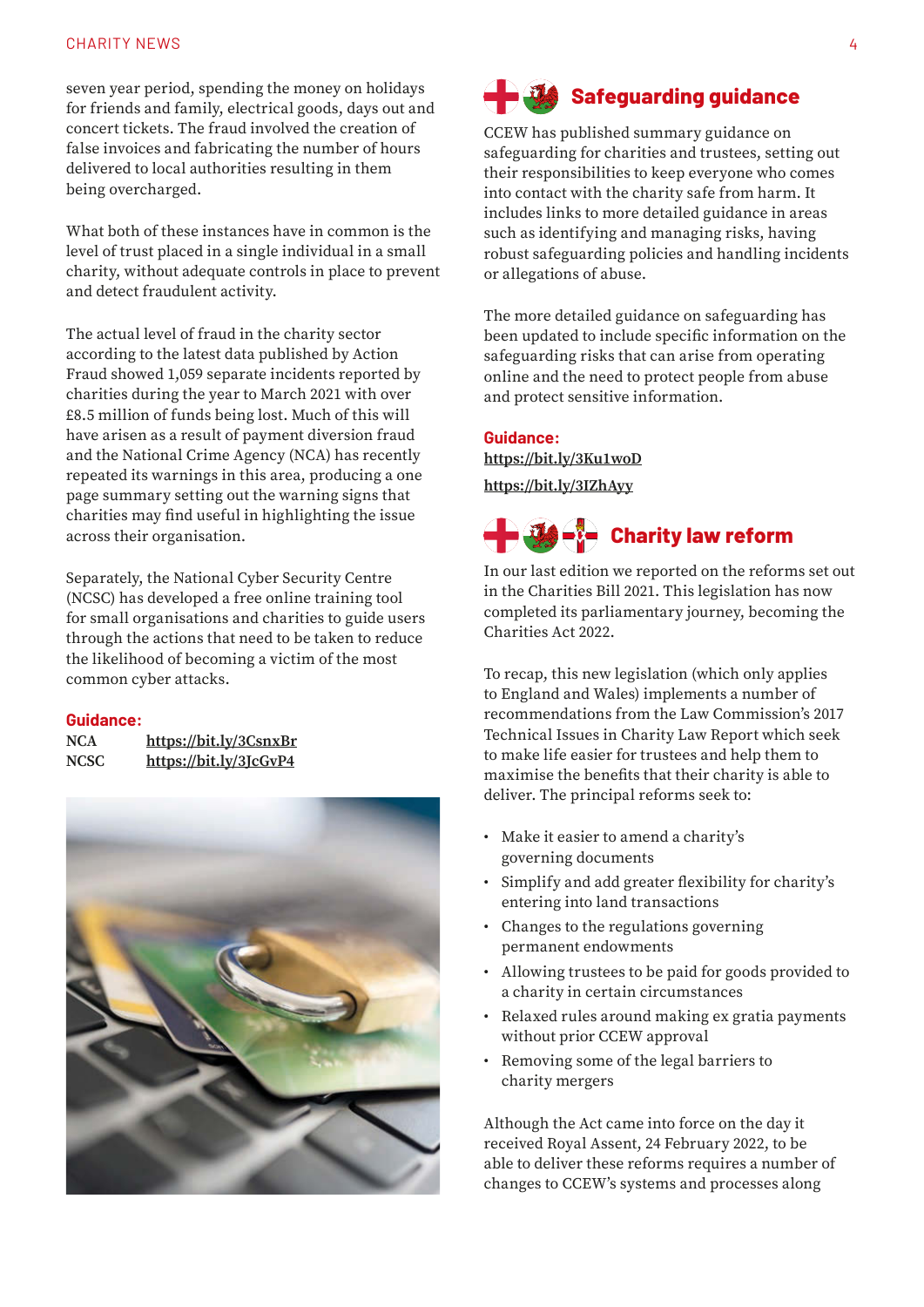with secondary legislation, and a plan is in place to gradually implement these between now and Autumn 2023.

#### **Legislation: [https://bit.ly/3pPuJCJ](https://www.legislation.gov.uk/ukpga/2022/6/contents/enacted)**

Separately, the Dormant Assets Bill has also now received Royal Assent, becoming the Dormant Assets Act 2022. This expands the existing dormant assets scheme to include the insurance, pensions, investments, wealth management and securities sectors, looking to raise an estimated £880 million for good causes. Although the scheme operates across the UK, a consultation process will be launched this summer to consider what additional causes in England will be able to benefit from the scheme.



**Legislation: [https://bit.ly/3IZ8mSK](https://www.legislation.gov.uk/ukpga/2022/5/contents/enacted)**

Receiving Royal Assent on 30 March The Charities Act (Northern Ireland) 2022 has now come into force. This legislation has been introduced in response to a Court of Appeal ruling in 2020 that found that decisions made by CCNI staff were unlawful. The Act will make lawful over 7,200 decisions which had been made in good faith by CCNI staff, and will effectively reinstate the full register of charities and provide certainty as to which organisations are registered charities in Northern Ireland. It will also improve transparency by reinstating annual reporting by charities.

Separately an independent review of charity regulation in Northern Ireland has now been completed, making 93 recommendations on changes that could be considered to improve the delivery of services by CCNI and the operation of the regulatory framework. The Department for Communities is considering the recommendations and will publish its response in due course.

#### **Details:**

**[https://bit.ly/3sTp0xI](https://www.charitycommissionni.org.uk/news/the-charities-act-northern-ireland-2022/) [https://bit.ly/3J0KGgM](https://www.communities-ni.gov.uk/publications/independent-review-charity-regulation)**

# **Company law reform**

Those charities which take the form of limited companies may be interested to know that the government has now published a white paper setting out their position on reforming Companies House ahead of introducing legislation into Parliament, following a consultation process that took place over the winter of 2019/20.

The key changes that are being proposed include:

- Expansion of the role of the Registrar of Companies beyond the current remit of registering company information to include a new function to maintain the integrity of the register of companies and the UK business environment. This will include powers to query suspicious appointments or filings, request further evidence or reject the filing. There will also be more extensive legal gateways for data sharing with law enforcement agencies.
- The introduction of identity verification for those setting up, managing and controlling companies, to make anonymous filings more difficult and discourage those wishing to hide their company ownership through nominees or opaque structures.
- Enhancement of privacy mechanisms across the register.
- Improvements to the financial information available on the register, requiring full iXBRL tagging of accounts information on the register. Filing deadlines for submitting company accounts though will not be changed at this time, which for charitable companies will mean the existing nine month filing deadline will remain in place.

#### **Details:**

**[https://bit.ly/37lftqZ](https://www.gov.uk/government/publications/corporate-transparency-and-register-reform)**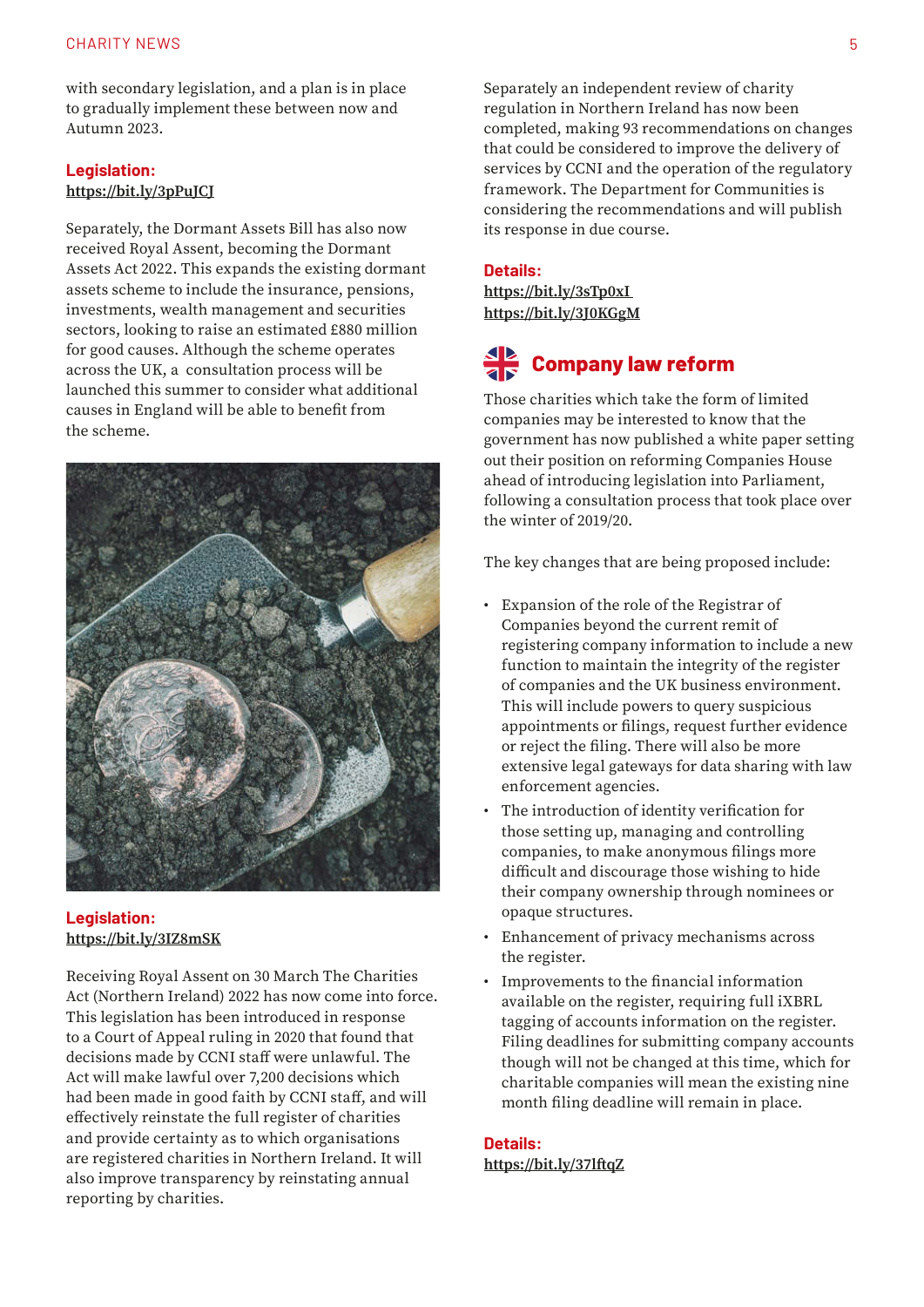# **Charity governance**

An updated 3rd edition of the Code of Good Governance for voluntary and community organisations in Northern Ireland has been published by the Developing Governance Group, formed from a number of organisations that provide support across the sector. The Code sets out five key principles of good governance for charity trustees to adhere to:

- Understanding the board's function in delivering organisational purpose
- Working as an effective team
- Maintaining control, making effective decisions and managing risk
- Acting with integrity
- Being open and accountable



**Guidance: [https://bit.ly/3Cwn4hU](https://www.nicva.org/resource/code-of-good-governance-3rd-edition-0)**

# **Fundraising regulation**

The Fundraising Regulator, which oversees charitable fundraising in England, Wales and Northern Ireland, has developed a self-reporting tool so that charities can inform the regulator of any known or potential breach of the Code of Fundraising Practice where in poses an actual or potential risk to the public, the charity sector or

public confidence in fundraising. There is no formal obligation to self-report incidents to the regulator, but doing so can enable them to advise on the appropriate steps to be taken as a consequence of the breach.

#### **Guidance: [https://bit.ly/3IZlUh0](https://www.fundraisingregulator.org.uk/more-from-us/self-reporting?utm_medium=email&utm_campaign=FR%20March%202022%20newsletter&utm_content=FR%20March%202022%20newsletter+CID_c9a26b46e67b6ba732eed893ac193776&utm_source=Campaign%20Monitor&utm_term=self-reporting%20tool)**



The Scottish fundraising regulator has rebranded, and is now known as the Scottish Fundraising Adjudication Panel. As part of its rebrand the regulator updated its website with improved functionality and a new members' area where resources can be accessed,and has aIso amended the Fundraising Guarantee logo that charities registered for the Good Fundraising Guarantee can use in their publicity. The functions of the regulator though remain unchanged, to oversee fundraising standards in Scotland and address any complaints made regarding fundraising practices.

**Details: [https://bit.ly/3KuDpGx](https://goodfundraising.scot/scottish-fundraising-adjudication-panel-launches-new-brand-website-and-fundraising-guarantee-logo/)**

# **Accountancy and tax update**

#### **Issues arising from the Ukraine crisis**

Preparers of charity accounts need to be aware of how the Ukraine crisis could affect their reporting. The ICAEW has published guidance on the key issues that should be considered, which although not written with charities specifically in mind may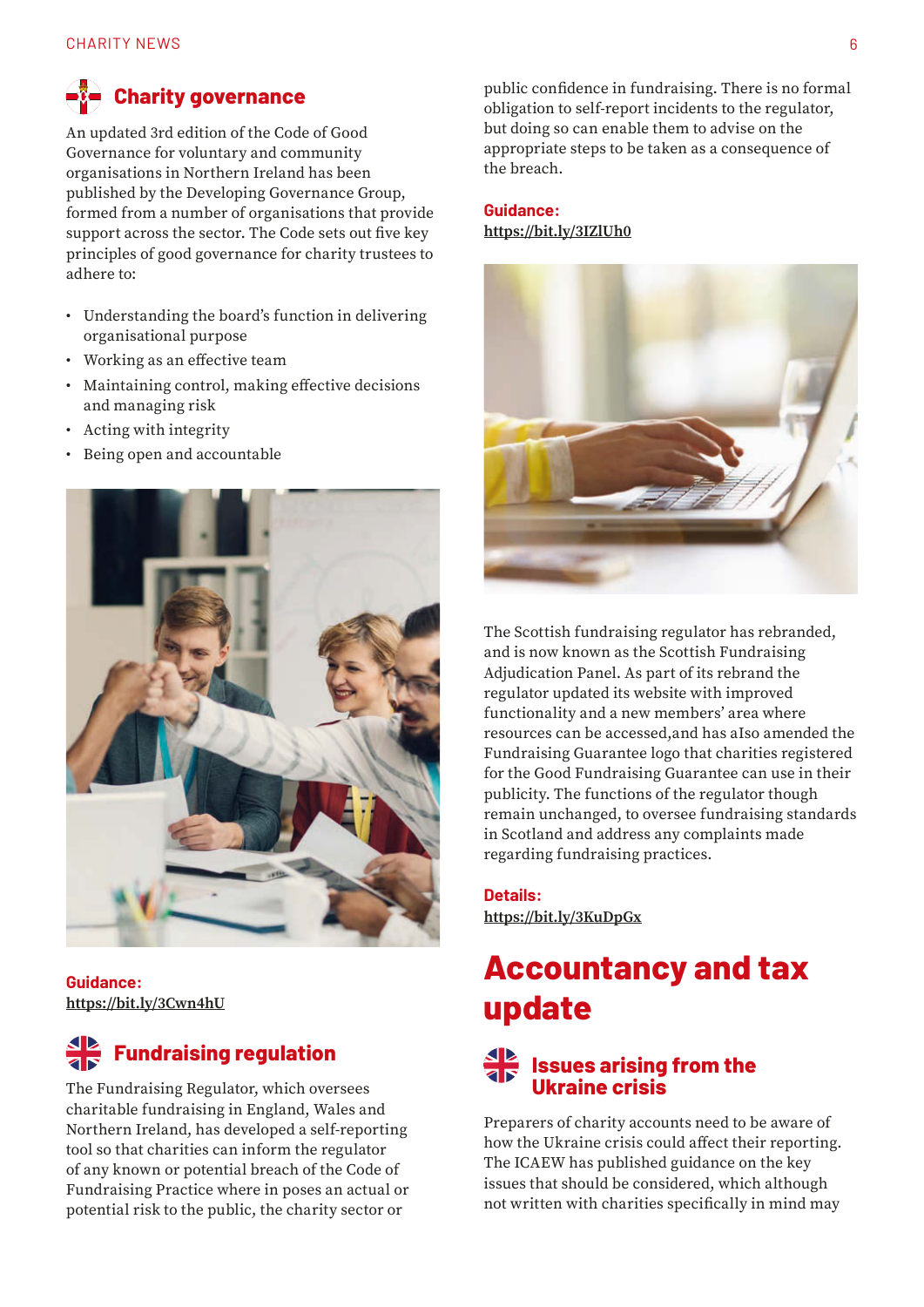#### CHARITY NEWS 7

be of use for those currently preparing accounts for charities that have been affected by the conflict. Areas to focus on include the impairment of assets, disclosure of post balance sheet events and the need for adequate narrative reporting, which for a charity could include the need to explain in the trustees' report how the conflict has impacted on the activities undertaken by the charity, the implications for its financial position and how future plans have been affected.

#### **Guidance:**

**[https://bit.ly/3thN25L](https://www.icaew.com/technical/financial-reporting/news-and-insights/war-in-ukraine-the-corporate-reporting-implications)**



### **Climate-related disclosures**

New climate-related disclosure requirements come into force for accounting periods beginning on or after 6 April 2022. Only a handful of charities though will be caught by these requirements, those which are limited companies and have more than 500 employees and have incoming resources of more than £500 million. These requirements, which are based on recommendations made by the Task Force on Climate-Related Financial Disclosures (TCFD), focus on the company's governance, strategy and risk management on climate issues as well as the metrics and targets used to assess the impact of climate-related risks and opportunities.

Many more charities will be subject to the existing Streamlined Energy and Carbon Reporting regulations, which apply to large companies, broadly those that exceed two out of three thresholds of income of £36 million, gross assets of £18 million or

250 employees. Guidance on these requirements was set out in Information Sheet 5 published by the SORP Committee in 2020.

Although the majority of charities are not currently subject to any mandatory reporting requirements on energy usage or the impact of climate change on their activities there are still potential climate-related reporting implications that trustees need to consider, perhaps the most obvious of which is need for larger charities with income over £500,000 to disclose details of the principal risks and uncertainties facing the charity as part of the trustees' report, which would include any risks and uncertainties caused by climate-related issues. Trustees should though also consider the information needs of the users of their annual reports, acknowledging that increasingly this will involve the charity being judged on its green credentials. Providing the disclosure required by the SECR regulations on a voluntary basis may be a good place to start.

#### **Details:**

| <b>TCFD</b> | https://bit.ly/3tIrmP5 |
|-------------|------------------------|
| <b>SECR</b> | https://bit.ly/3hUG6Vs |

## **Spring Statement 2022**

On 23 March the Chancellor made his Spring Statement, which contained a number of tax measures of interest to charities. The most significant of these is a planned reduction in the basic rate of tax to 19% to take effect from April 2024. This will impact upon the amount of Gift Aid charities will be able to claim on relevant donations, reducing the amount that can be claimed. Fortunately though a three year transition period will apply, deferring the impact of the change and saving the sector an estimated £250 million. There is currently uncertainty as to whether the transition rules will also apply to the small donations scheme.

Note that the change to the basic rate of income tax does not apply to Scotland as the power to set tax rates is devolved to the Scottish Government.

For those charities that are employers it was confirmed that the planned rise in national insurance rates coming into force in April 2022 will remain, but from July 2022 the annual primary threshold will increase from £9,880 to £12,570 which will reduce the amount of national insurance employees are required to pay. Employers will be able to benefit from an increase to the employment allowance to £5,000 per year from April.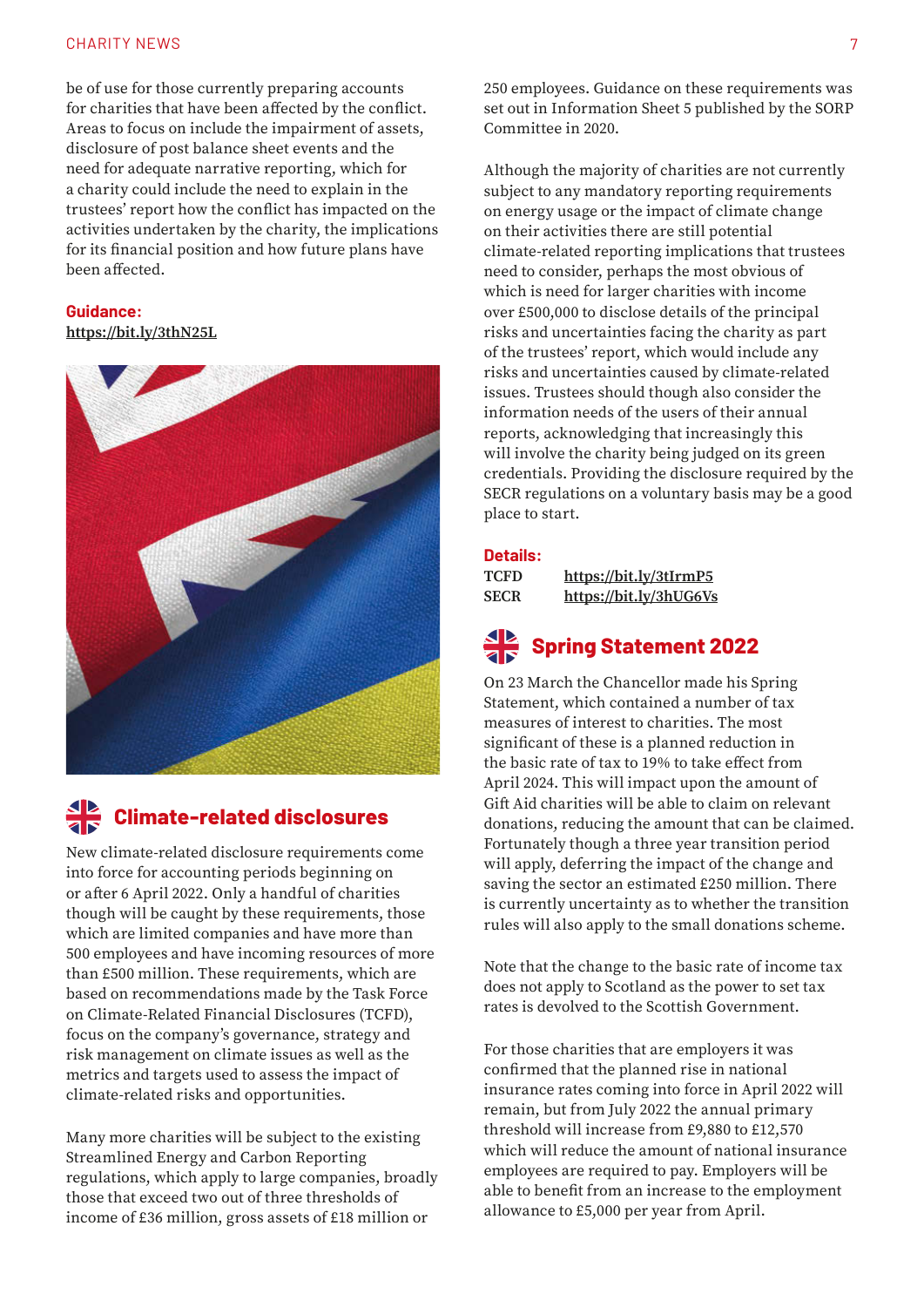#### CHARITY NEWS 8

A temporary cut to fuel duty of 5p per litre on both petrol and diesel was announced and took effect from 23 March, designed to reduce the impact of increasing fuel prices, caused in part by the war in Ukraine.

Although these changes are welcome, whether they go far enough to help with the rapidly increasing cost of living remains to be seen. With inflation now at 6.2% based on the Consumer Prices Index in February many charities are facing increased costs at the same time as they are experiencing increased demand for their services. Charities will need to manage their finances with considerable care for some time yet.

#### **Details:**

**[https://bit.ly/3IITdUX](https://assets.publishing.service.gov.uk/government/uploads/system/uploads/attachment_data/file/1062486/Spring_Statement_2022_Web_Accessible.pdf)**

#### **Retail, Hospitality and Leisure Business Rates Relief Scheme**

Details have been published of how the Retail, Hospitality and Leisure Business Rates Relief Scheme will work. The scheme only applies to England, and it will only apply for the 2022/23 financial year. The scheme will provide a 50% reduction in business rates for eligible properties up to a limit of £110,000 per corporate group.

Eligible occupied properties are those which are wholly or mainly being used as:

- Shops (including charity shops), restaurants, cafes, drinking establishments, cinemas or live music venues.
- For assembly or leisure (including museums, galleries, theatres, sports and leisure facilities, village halls and community centres).
- hotels , guest and boarding premises or self-catering accommodation.

The relief is calculated after any existing mandatory or discretionary reliefs, so for example a charity shop that is already benefiting from the 80% charity relief will for one year receive an additional 10% relief.

**Details: [https://bit.ly/35YYry2](https://www.gov.uk/government/publications/business-rates-guidance-202223-retail-hospitality-and-leisure-relief-scheme?dm_i=G8B,7QWGS,1EPCAE,VL473,1)**



All employers are required to pay their staff either the National Living Wage (for those aged 23 and over) or National Minimum Wage (for those of at least school leaving age). The Living Wage Foundation is a charity that campaigns for improved rates of pay for those on low wages, with accredited employers, including many charities, committed to paying their staff at pay rates of at least real living wage as termined by the Foundation.

In November last year the Foundation announced that based upon independently calculated rates based on what people need to live on the real living wage was now £11.05 for those living in London and £9.90 elsewhere in the UK, which is considerably greater than the hourly rates required to be paid by law. With inflation increasing rapidly it's likely that these figures are already out of date.



In its recent Life on Low Pay research the Foundation found that almost two-fifths of low-paid workers reported falling behind on household bills in 2021, and nearly a third of low-paid workers regularly had to skip meals for financial reasons. Statistics such as these demonstrate the increasing pressure that many charities such as those operating food banks are facing as demand for their services continues to rise.

**Details: [https://bit.ly/3t54GJX](https://www.livingwage.org.uk/)**